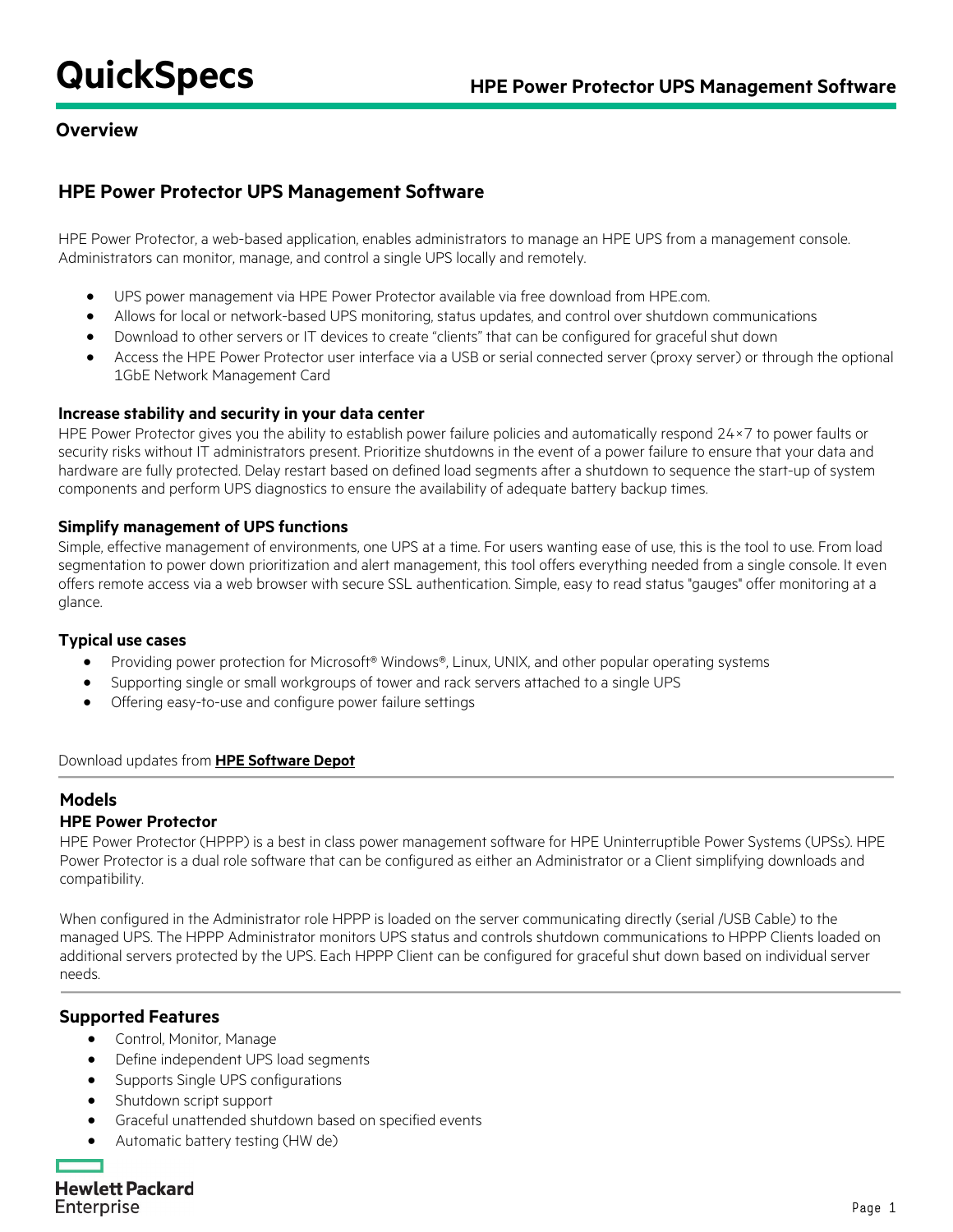## **Overview**

- Real-Time alarm monitoring
- Customizable alert parameters (for a variety of different events and choose the actions you want to take in response to those events)
- Application logs
- Event Logs

<u> Tan</u>

- Device Logs
- Graphical log feature
- Windows Hibernation
- Serial attached UPS communications
- Network attached UPS communications (Via HPE Network Module)
- USB attached UPS communications (Hardware Dependent)
- Software Interactive Upgrade Support
- Secure remote Browser access (to 128-bit SSL)
- Event Notification via eMail
- Language Support English, Japanese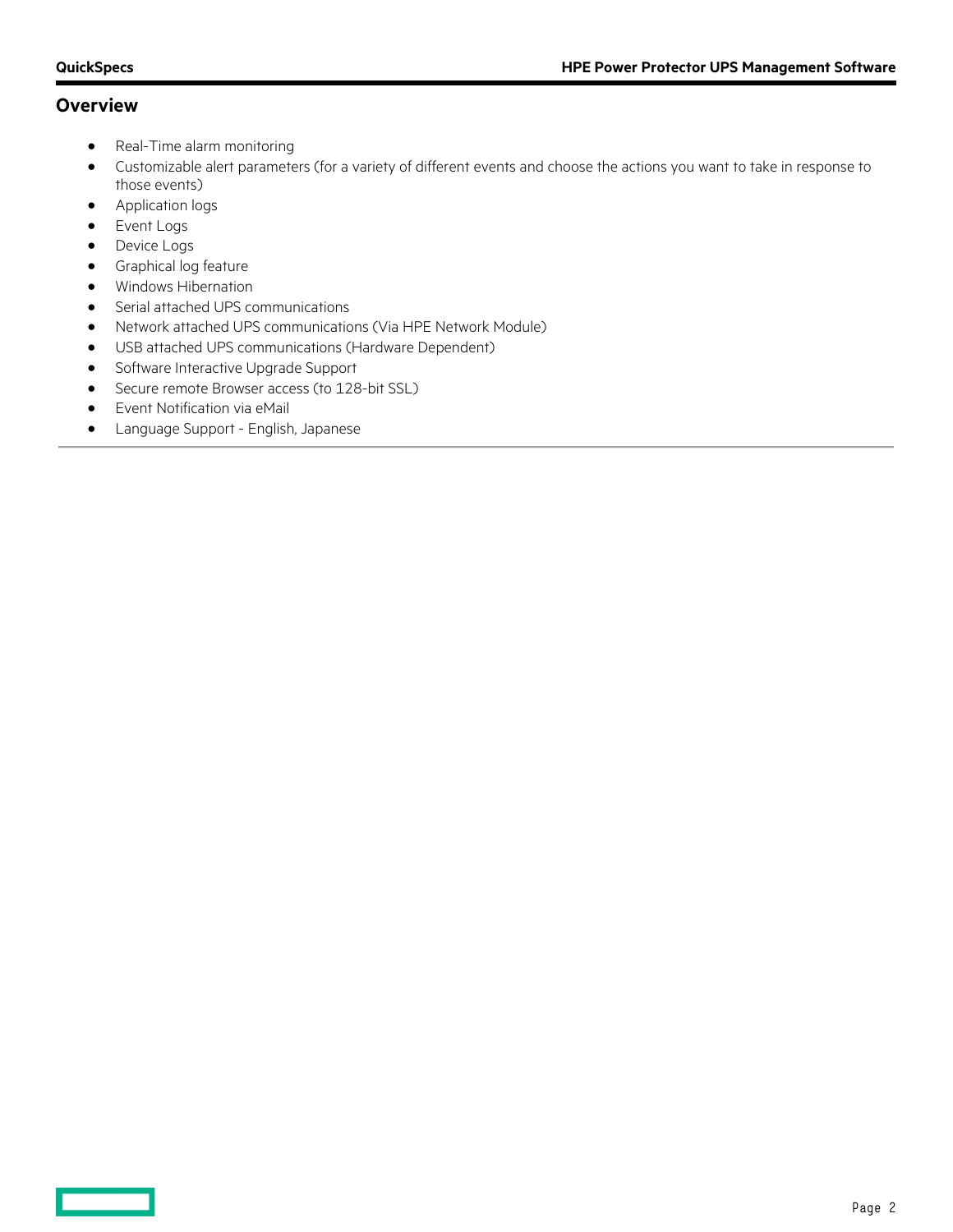## **Service and Support**

## **HPE Pointnext - Service and Support**

**Get the most from your HPE Products.** Get the expertise you need at every step of your IT journey with **[HPE Pointnext](https://www.hpe.com/us/en/services.html)  [Se](https://www.hpe.com/us/en/services.html)rvices**. We help you lower your risks and overall costs using automation and methodologies that have been tested and refined by HPE experts through thousands of deployments globally. HPE Pointnext **[Advisory Services](https://www.hpe.com/us/en/services/consulting.html)**, focus on your business outcomes and goals, partnering with you to design your transformation and build a roadmap tuned to your unique

challenges. Our **[Professional](https://h20195.www2.hpe.com/v2/Getdocument.aspx?docname=a00059438enw)** and **[Operational Services](https://www.hpe.com/us/en/services/operational.html)** can be leveraged to speed up time-to-production, boost performance and accelerate your business. HPE Pointnext specializes in flawless and on-time implementation, on-budget execution, and creative configurations that get the most out of software and hardware alike.

## **Consume IT on your terms**

**[HPE GreenLake](https://www.hpe.com/GreenLake)** brings the cloud experience directly to your apps and data wherever they are—the edge, colocations, or your data center. It delivers cloud services for on-premises IT infrastructure specifically tailored to your most demanding workloads. With a pay-per-use, scalable, point-and-click self-service experience that is managed for you, HPE GreenLake accelerates digital transformation in a distributed, edge-to-cloud world.

- Get faster time to market
- Save on TCO, align costs to business
- Scale quickly, meet unpredictable demand
- Simplify IT operations across your data centers and clouds

## **Managed services to run your IT operations**

**HPE GreenLake [Management Services](https://www.hpe.com/us/en/services/remote-infrastructure-monitoring.html)** provides services that monitor, operate, and optimize your infrastructure and applications, delivered consistently and globally to give you unified control and let you focus on innovation.

## **Recommended Services**

## **HPE Pointnext Tech Care.**

HPE Pointnext Tech Care is the new operational service experience for HPE products. Tech Care goes beyond traditional support by providing access to product specific experts, an AI driven digital experience, and general technical guidance to not only reduce risk but constantly search for ways to do things better. HPE Pointnext Tech Care has been reimagined from the ground up to support a customer-centric, AI driven, and digitally enabled customer experience to move your business forward. HPE Pointnext Tech Care is available in three response levels. Basic, which provides 9x5 business hour availability and a 2 hour response time. Essential which provides a 15 minute response time 24x7 for most enterprise level customers, and Critical which includes a 6 hour repair commitment where available and outage management response for severity 1 incidents.

## **<https://www.hpe.com/services/techcare>**

## **HPE Pointnext Complete Care**

HPE Pointnext Complete Care is a modular, edge-to-cloud IT environment service that provides a holistic approach to optimizing your entire IT environment and achieving agreed upon IT outcomes and business goals through a personalized and customercentric experience. All delivered by an assigned team of HPE Pointnext Services experts. HPE Pointnext Complete Care provides:

- A complete coverage approach -- edge to cloud
- An assigned HPE team
- Modular and fully personalized engagement
- Enhanced Incident Management experience with priority access
- Digitally enabled and AI driven customer experience

## **<https://www.hpe.com/services/completecare>**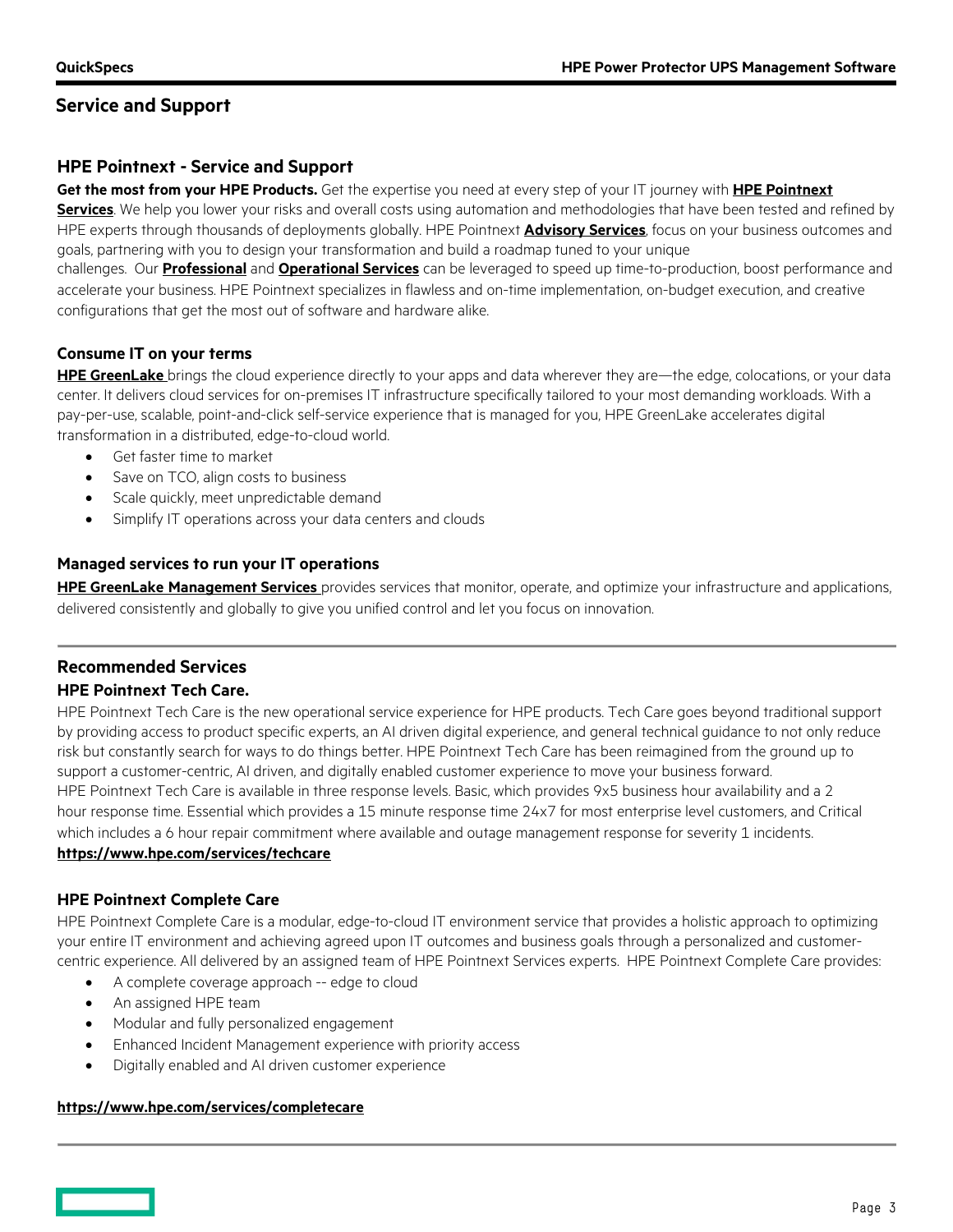## **Service and Support**

## **Other related Services**

#### **HPE Server Hardware Installation**

Provides for the basic hardware installation of HPE branded servers, storage devices and networking options to assist you in bringing your new hardware into operation in a timely and professional manner. **<https://h20195.www2.hpe.com/v2/Getdocument.aspx?docname=5981-9356enw>**

#### **HPE Installation and Startup Service**

Provides for the installation of your HPE hardware according to product specifications including options. The HPE service delivery technician will connect the product to a LAN as appropriate and enable remote support to allow for automatic case creation for hardware failures. Installation and start up services also includes the installation of one supported operating system type (Windows® or Linux).

## **DC for Hyperscale**

Datacenter Care for Hyperscale is available for Service Providers and HPC customers who use a scale out approach to computing with a high volume homogenous infrastructure and resilient architecture can take advantage of this environment support tailored to their operating model.

#### **HPE Factory Express for Servers and storage**

HPE Factory Express offers configuration, customization, integration and deployment services for HPE servers and storage products. Customers can choose how their factory solutions are built, tested, integrated, shipped and deployed.

Factory Express offers service packages for simple configuration, racking, installation, complex configuration and design services as well as individual factory services, such as image loading, asset tagging, and custom packaging. HPE products supported through Factory Express include a wide array of servers and storage: HPE Integrity, HPE ProLiant, HPE Apollo, HPE ProLiant Server Blades, HPE BladeSystem, HPE 9000 servers as well as the MSAxxxx3PAR suite, XP, rackable tape libraries and configurable network switches.

## **HPE Service Credits**

HPE Service Credits offers flexible services and technical skills to meet your changing IT demands. With a menu of service that is tailored to suit your needs, you get additional resources and specialist skills to help you maintain peak performance of your IT. Offered as annual credits, you can plan your budgets while proactively responding to your dynamic business.

#### **HPE Education Services**

Keep your IT staff trained making sure they have the right skills to deliver on your business outcomes. Book on a class today and learn how to get the most from your technology investment. **<http://www.hpe.com/ww/learn>**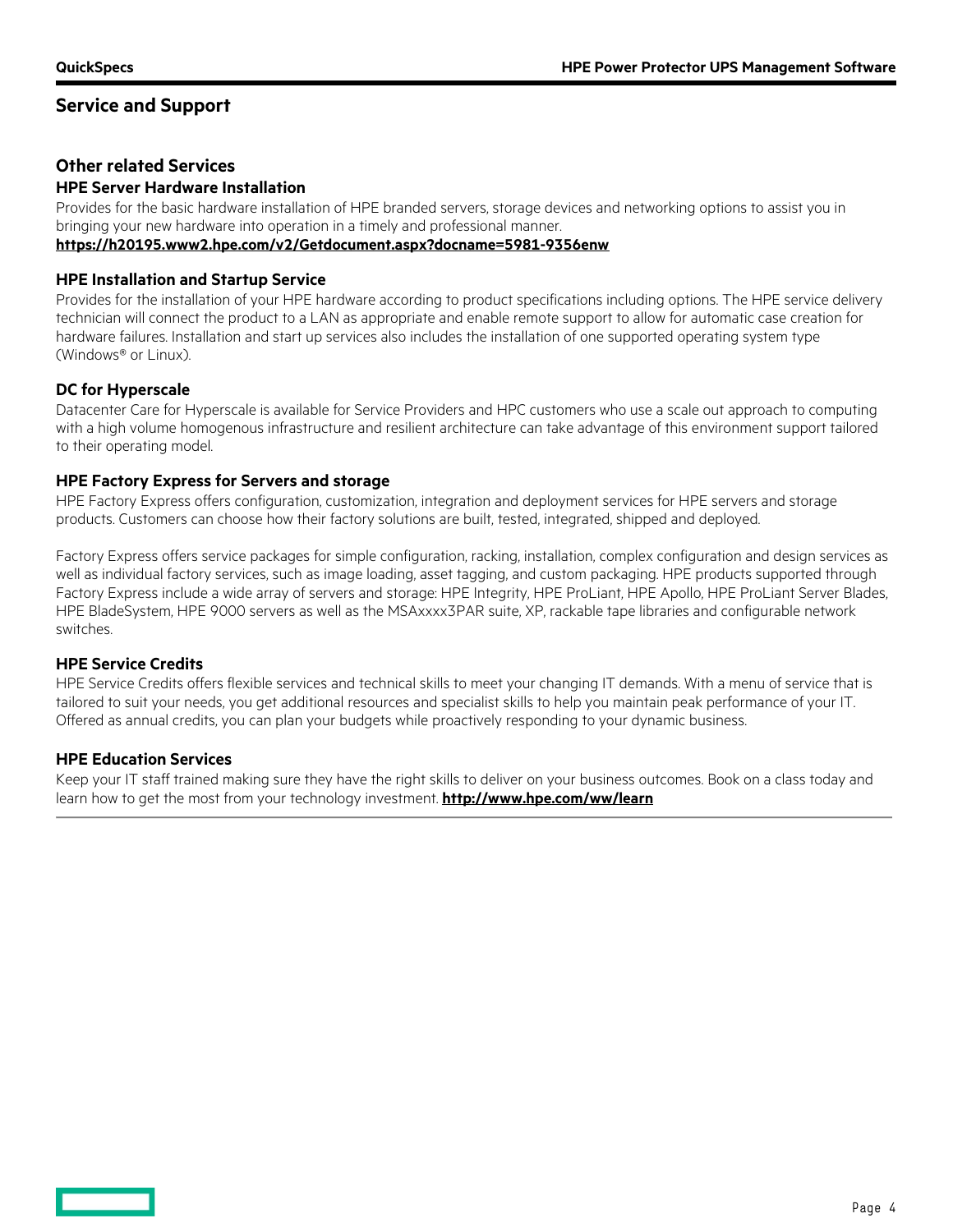**The Contract** 

## **Service and Support**

## **HPE Support Center**

The HPE Support Center is a personalized online support portal with access to information, tools and experts to support HPE business products. Submit support cases online, chat with HPE experts, access support resources or collaborate with peers. Learn more **<http://www.hpe.com/support/hpesc>**.

The HPE Support Center Mobile App\* allows you to resolve issues yourself or quickly connect to an agent for live support. Now, you can get access to personalized IT support anywhere, anytime.

HPE Insight Remote Support and HPE Support Center are available at no additional cost with a HPE warranty, HPE Support Service or HPE contractual support agreement.

**Notes:** \*HPE Support Center Mobile App is subject to local availability.

#### For more information: **<http://www.hpe.com/services>**.

Warranty and Support Services will extend to include HPE options configured with your server or storage device. The price of support service is not impacted by configuration details. HPE sourced options that are compatible with your product will be covered under your server support at the same level of coverage allowing you to upgrade freely. Installation for HPE options is available as needed. To keep support costs low for everyone, some high value options will require additional support. Additional support is only required on select high value workload accelerators, fibre switches, InfiniBand and UPS batteries over 12KVA. See the specific high value options that require additional support **[here](https://www.hpe.com/h20195/V2/GetPDF.aspx/4AA4-8876ENW.pdf)**.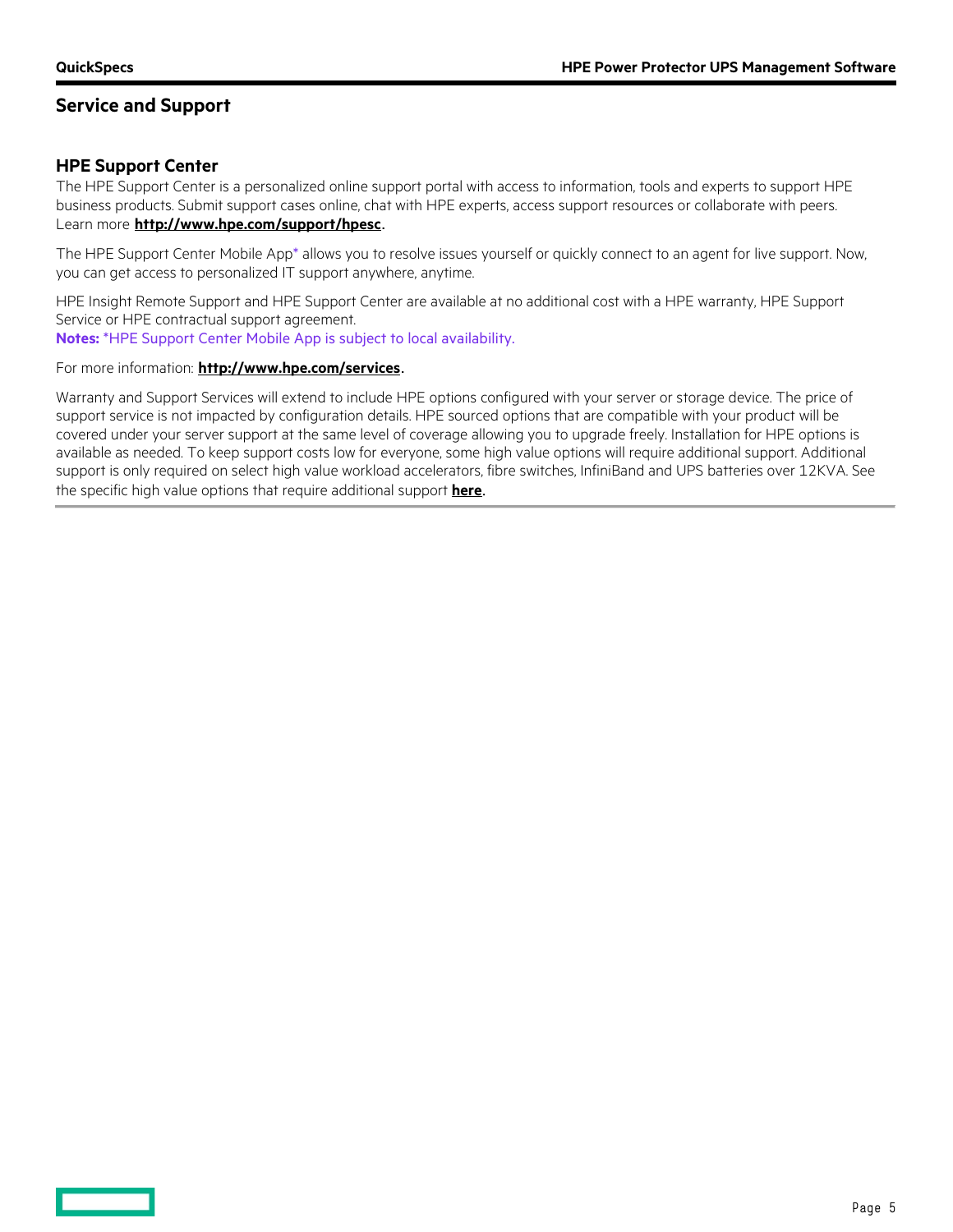**Contract Contract** 

# **Technical Specifications**

## **Supported Operating Systems**

Similar to hardware support, HPE Power Protector is designed to support a wide array of operating systems, spanning Microsoft Windows, Linux, UNIX, and virtual platforms.

| <b>Microsoft Windows</b>                             |                                                           |                |                          |               |               |               |
|------------------------------------------------------|-----------------------------------------------------------|----------------|--------------------------|---------------|---------------|---------------|
| <b>Operating system HPPP (Client &amp;</b><br>Admin) |                                                           | <b>Service</b> | <b>Platform</b>          | <b>HPPP</b>   | <b>HPNMC</b>  |               |
|                                                      |                                                           | Pack           |                          | <b>Admin</b>  | <b>Client</b> | <b>NMC</b>    |
| <b>Windows Server</b><br>2019                        | Standard, Data Center,<br>Essentials, Core                |                |                          | Tested        | Tested        | Tested        |
| Windows Server<br>2016                               | Standard, Data Center,<br>Essentials, Core                |                |                          | Tested        | Tested        | Tested        |
| Windows Server<br>2012 R2                            | Standard, Data Center,<br>Essentials, Foundation,<br>Core | R <sub>2</sub> | x86, x64                 | Tested        | Tested        | Tested        |
| Windows Server<br>2012                               | Standard, Data Center,<br>Essentials, Foundation,<br>Core |                | x64                      | Supported     | Supported     | Supported     |
| <b>Windows Server</b><br>2008 R <sub>2</sub>         | Standard, Data Center,<br>Core                            | R <sub>2</sub> | x64, IA64                | Tested        | Tested        | Tested        |
| <b>Windows Server</b><br>2008                        | Standard, Data Center,<br>Core                            |                | x86, x64,<br><b>IA64</b> | Supported     | Supported     | Supported     |
| <b>Windows Server</b><br>2003 R2                     | Standard, Data Center,<br>Core                            |                |                          | Not supported | Not supported | Not supported |
| Windows 10<br>20H2                                   | Enterprise, Pro                                           |                |                          | Tested        | Tested        | Tested        |
| Windows 10<br>SP <sub>1</sub>                        | Enterprise, Pro                                           | SP1            | x64                      | Tested        | Tested        | Tested        |
| Windows 8.1                                          | Enterprise, Pro                                           |                | x64                      | Supported     | Supported     | Supported     |
| Windows 8                                            | Enterprise, Pro                                           |                | x86, x64                 | Supported     | Supported     | Supported     |
| Windows 7                                            | Professional, Ultimate,<br>Standard                       | SP1            | x86, x64                 | Tested        | Tested        | Tested        |
| Windows<br>Storage Server<br>2012 R2                 | <b>Essentials</b>                                         |                |                          | Supported     | Supported     | Supported     |
| Windows<br>Storage Server<br>2016                    | Standard                                                  |                |                          | Supported     | Supported     | Supported     |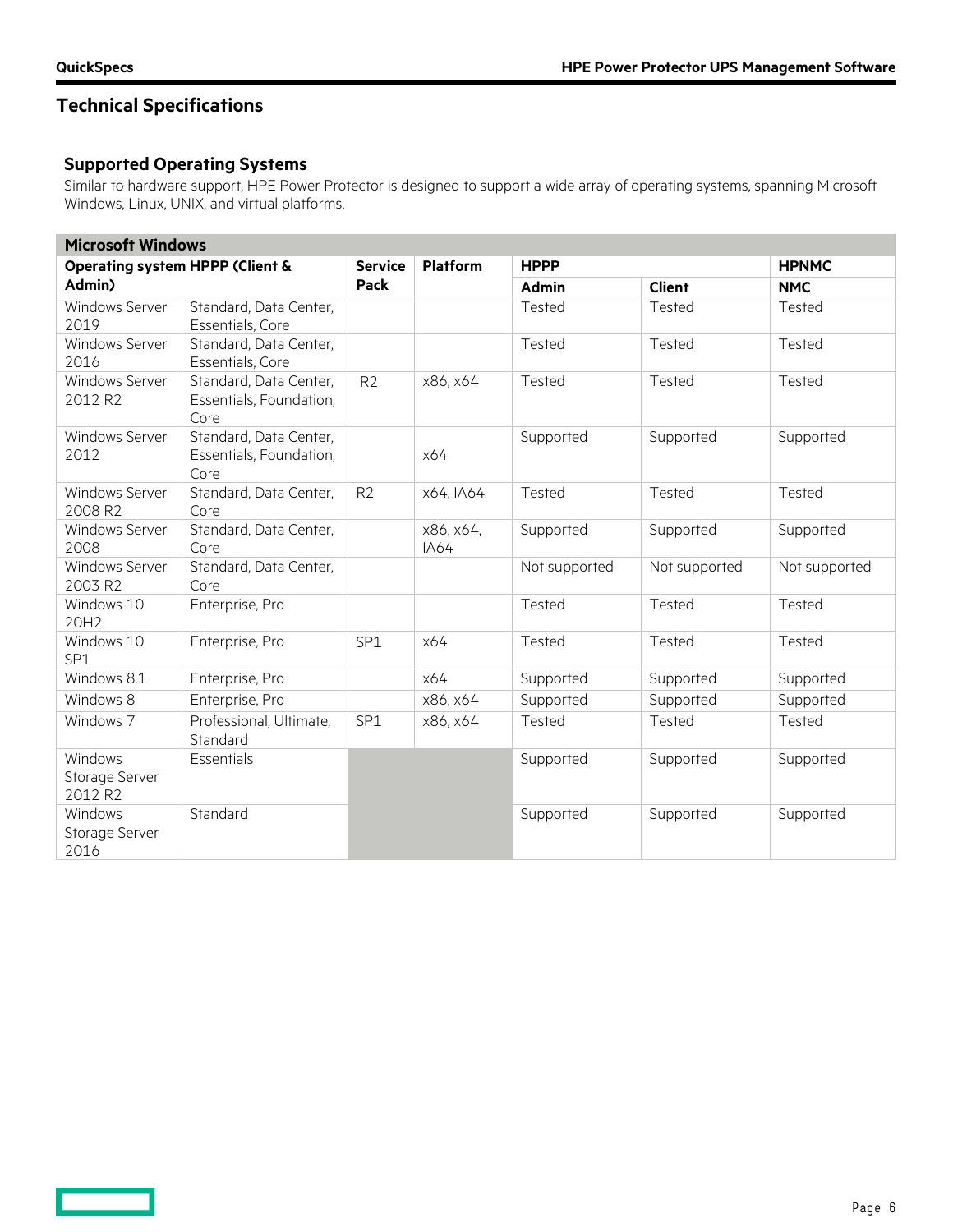# **Technical Specifications**

| <b>Linux</b>                                         |     |                |                 |               |               |               |
|------------------------------------------------------|-----|----------------|-----------------|---------------|---------------|---------------|
| <b>Operating system HPPP (Client &amp;</b><br>Admin) |     | <b>Service</b> | <b>Platform</b> | <b>HPPP</b>   |               | <b>HPNMC</b>  |
|                                                      |     | <b>Pack</b>    |                 | <b>Admin</b>  | <b>Client</b> | <b>NMC</b>    |
| Red Hat Enterprise<br>Linux                          | 8.4 |                | x86, x64        | <b>Tested</b> | Tested        | Tested        |
|                                                      | 8.3 |                | x86, x64        | Tested        | Tested        | Tested        |
|                                                      | 8.2 |                | x86, x64        | Tested        | <b>Tested</b> | Tested        |
|                                                      | 8.1 |                | x86, x64        | Tested        | Tested        | Tested        |
|                                                      | 8   |                | x86, x64        | Supported     | Supported     | Supported     |
|                                                      | 7.9 |                | x86, x64        | Tested        | Tested        | Tested        |
|                                                      | 7.8 |                | x86, x64        | Not supported | Not supported | Not supported |
|                                                      | 7.7 |                | x86, x64        | Tested        | Tested        | Tested        |
|                                                      | 7.6 |                | x86, x64        | Supported     | Supported     | Supported     |
|                                                      | 7.4 |                | x86, x64        | Supported     | Supported     | Supported     |
|                                                      | 7.3 |                | x86. x64        | Supported     | Supported     | Supported     |
|                                                      | 6.7 |                | x86, x64        | Supported     | Supported     | Supported     |
|                                                      | 6.6 |                | x86, x64        | Supported     | Supported     | Supported     |
|                                                      | 5.x |                | x86, x64        | Not supported | Not supported | Not supported |

| <b>Operating system HPPP (Client &amp; Admin)</b> |                                           | <b>Service</b><br>Pack | <b>Platform</b>   | <b>HPPP</b>             |                         | <b>HPNMC</b>     |
|---------------------------------------------------|-------------------------------------------|------------------------|-------------------|-------------------------|-------------------------|------------------|
|                                                   |                                           |                        |                   | <b>Admin</b>            | <b>Client</b>           | <b>NMC</b>       |
| <b>SUSE Linux Enterprise</b>                      | Fedora core 15                            |                        | x86, x64          | Not                     | <b>Not</b>              | Not              |
| Server/Novel                                      |                                           |                        |                   | supported               | supported               | supported        |
|                                                   | Fedora core 14                            |                        | x86, x64          | <b>Not</b><br>supported | <b>Not</b><br>supported | Not<br>supported |
| <b>SUSE Linux Enterprise</b><br>Server/Novel      | <b>SUSE Linux Enterprise</b><br>Server 15 | SP1                    | x86, x64          | Tested                  | Tested                  | Tested           |
|                                                   | <b>SUSE Linux Enterprise</b><br>Server 15 |                        |                   |                         |                         |                  |
|                                                   | <b>SUSE Linux Enterprise</b><br>Server 12 | SP4                    | x86, x64,<br>IA64 | Tested                  | Tested                  | Tested           |
|                                                   | <b>SUSE Linux Enterprise</b><br>Server 12 | SP3                    | x86, x64,<br>IA64 | Supported               | Supported               | Supported        |
|                                                   | <b>SUSE Linux Enterprise</b><br>Server 11 | SP3                    | x86, x64,<br>IA64 | Supported               | Supported               | Supported        |
|                                                   | Debian 10 & 9.13                          |                        |                   | Tested                  | Tested                  | Tested           |
|                                                   | OpenSuse 13.0                             |                        | x86, x64          | Not<br>supported        | Not<br>supported        | Not<br>supported |
| Ubuntu                                            | 20.04                                     | <b>LTS</b>             | <b>IA64</b>       | Tested                  | Tested                  | Tested           |
| ClearOS Linux                                     | Home 7.5                                  |                        |                   | Supported               | Supported               | Supported        |
|                                                   | Home 7.4                                  |                        |                   | Supported               | Supported               | Supported        |
|                                                   | Business 7.5                              |                        |                   | Supported               | Supported               | Supported        |
|                                                   | Business 7.4                              |                        |                   | Supported               | Supported               | Supported        |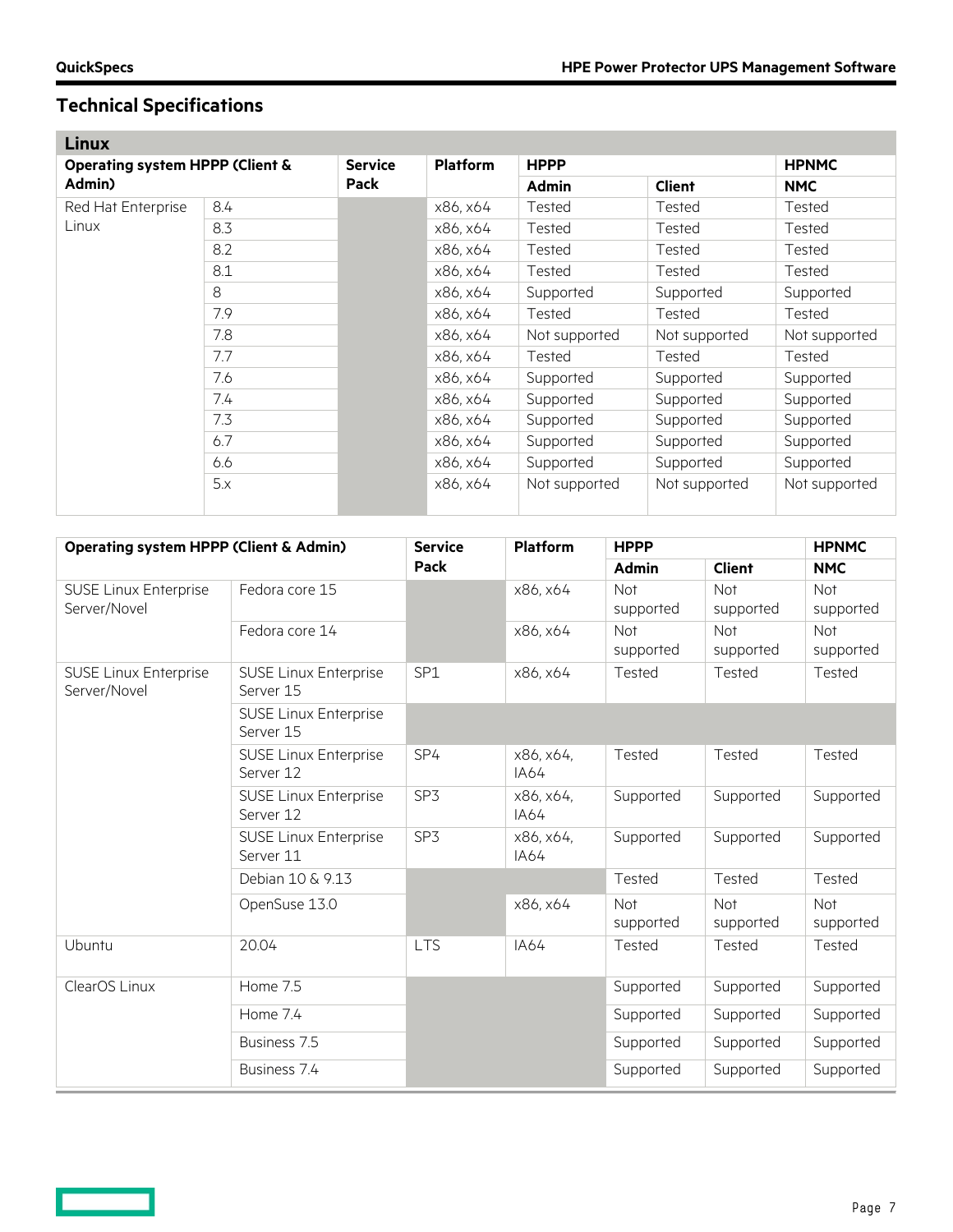## **Technical Specifications**

| <b>Virtual environments</b>                       |                                   |                |                 |                         |                         |                  |
|---------------------------------------------------|-----------------------------------|----------------|-----------------|-------------------------|-------------------------|------------------|
| <b>Operating system HPPP (Client &amp; Admin)</b> |                                   | <b>Service</b> | <b>Platform</b> | <b>HPPP</b>             |                         | <b>HPNMC</b>     |
|                                                   |                                   | <b>Pack</b>    |                 | <b>Admin</b>            | <b>Client</b>           | <b>NMC</b>       |
| <b>VMware</b>                                     | ESXi 6.7                          |                | X86, IA64       | n/a                     | Tested                  | Tested           |
|                                                   | ESXi 6.5                          |                | X86, IA64       | n/a                     | Tested                  | Tested           |
|                                                   | ESXi 6.0                          |                | X86, IA64       | n/a                     | Tested                  | Tested           |
| Microsoft                                         | Windows Hyper-V<br>Server 2019    |                |                 | n/a                     | Tested                  | Tested           |
|                                                   | Windows Hyper-V<br>Server 2016    |                |                 | n/a                     | Tested                  | Tested           |
|                                                   | Windows Hyper-V<br>Server 2012 R2 | R <sub>2</sub> |                 | n/a                     | Supported               | Supported        |
|                                                   | Windows Hyper-V<br>Server 2008 R2 | R <sub>2</sub> | X86, IA64       | n/a                     | Supported               | Supported        |
| <b>KVM</b>                                        | KVM 17 Linux 2.6.21<br>kernel     |                |                 | <b>Not</b><br>Supported | <b>Not</b><br>Supported | Not<br>Supported |

For x86-64 and IA-64 architectures and on Microsoft Windows systems and HP-UX for IA-64, HPE Power Protector will work in 32 bit compatibility mode. This implies that no native ports for these architectures will be made for these systems; the only exception is for components that strictly require native ports, such as device drivers.

## **Environment-friendly Products and Approach End-of-life Management and Recycling**

Hewlett Packard Enterprise offers end-of-life **[product return, trade-in, and recycling programs,](http://www.hpe.com/recycle)** in many geographic areas, for our products. Products returned to Hewlett Packard Enterprise will be recycled, recovered or disposed of in a responsible manner.

The EU WEEE Directive (2012/19/EU) requires manufacturers to provide treatment information for each product type for use by treatment facilities. This information (product disassembly instructions) is posted on the **[Hewlett Packard Enterprise web site](http://www.hpe.com/recycle)**. These instructions may be used by recyclers and other WEEE treatment facilities as well as Hewlett Packard Enterprise OEM customers who integrate and re-sell Hewlett Packard Enterprise equipment.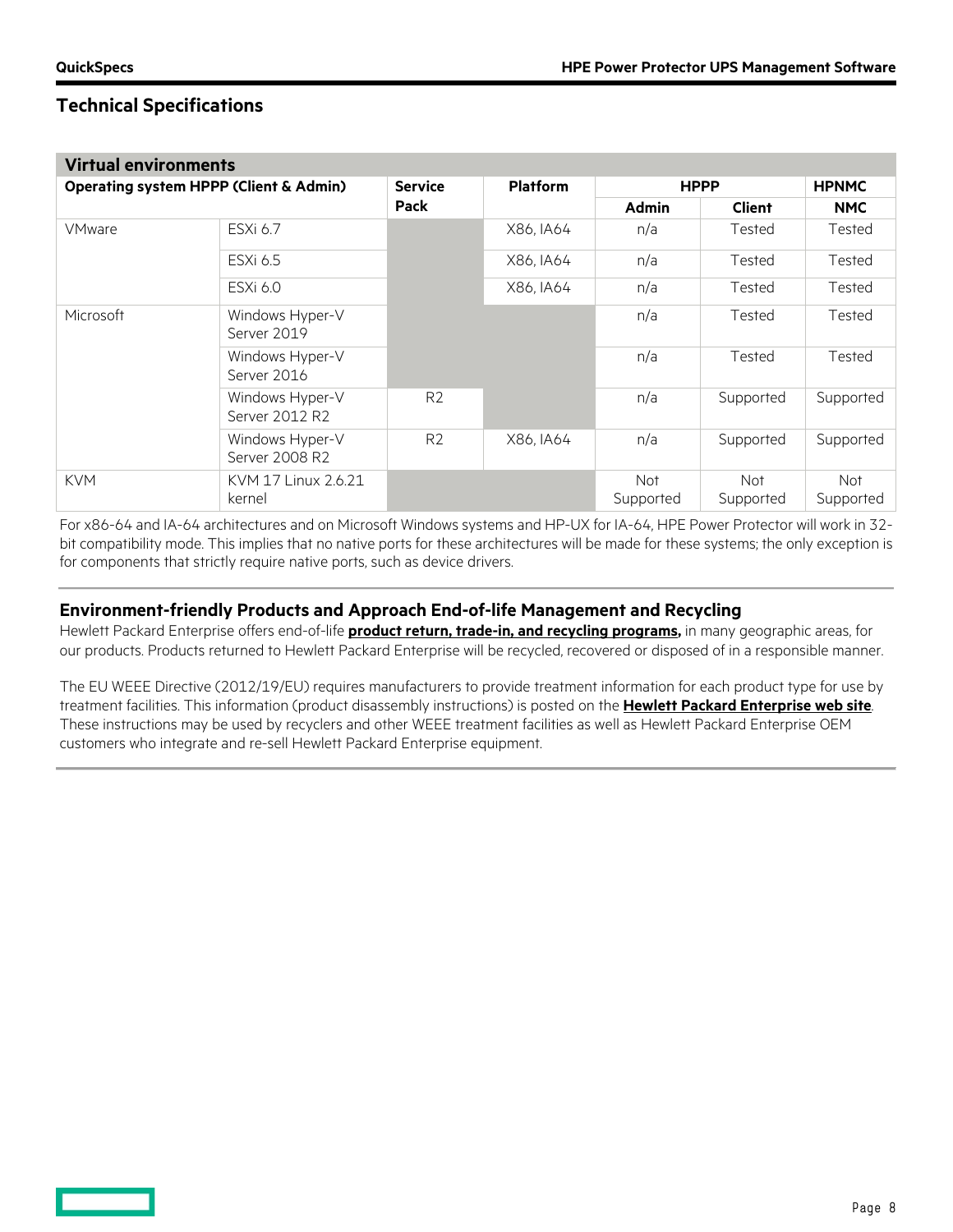$\overline{\phantom{0}}$ 

# **Summary of Changes**

| <b>Date</b> | <b>Version History</b> | <b>Action</b> | <b>Description of Change</b>                                    |
|-------------|------------------------|---------------|-----------------------------------------------------------------|
| 04-Oct-2021 | Version 11             | Changed       | Service and Support Section was updated                         |
| 02-Aug-2021 | Version 10             | Changed       | Service and Support Section was added                           |
| 01-Mar-2021 | Version 9              | Changed       | OS support table updated                                        |
| 15-Apr-2019 | Version 8              | Changed       | Technical Specifications Section was updated                    |
| 11-Dec-2015 | Version 7              | Changed       | Operating System chart was revised in Technical Specifications. |
| 01-Feb-2013 | Version 6              | Changed       | Updated VMware in the Technical Specifications section.         |
| 19-Nov-2012 | Version 5              | Changed       | Updated the Operating Systems chart.                            |
| 06-Jun-2012 | Version 4              | Changed       | Operating System chart was revised in Technical Specifications. |
| 01-Sep-2011 | Version 3              | Changed       | Operating System chart was revised in Technical Specifications. |
| 01-Jul-2011 | Version 2              | Changed       | Changes were made in the Technical Specifications section.      |